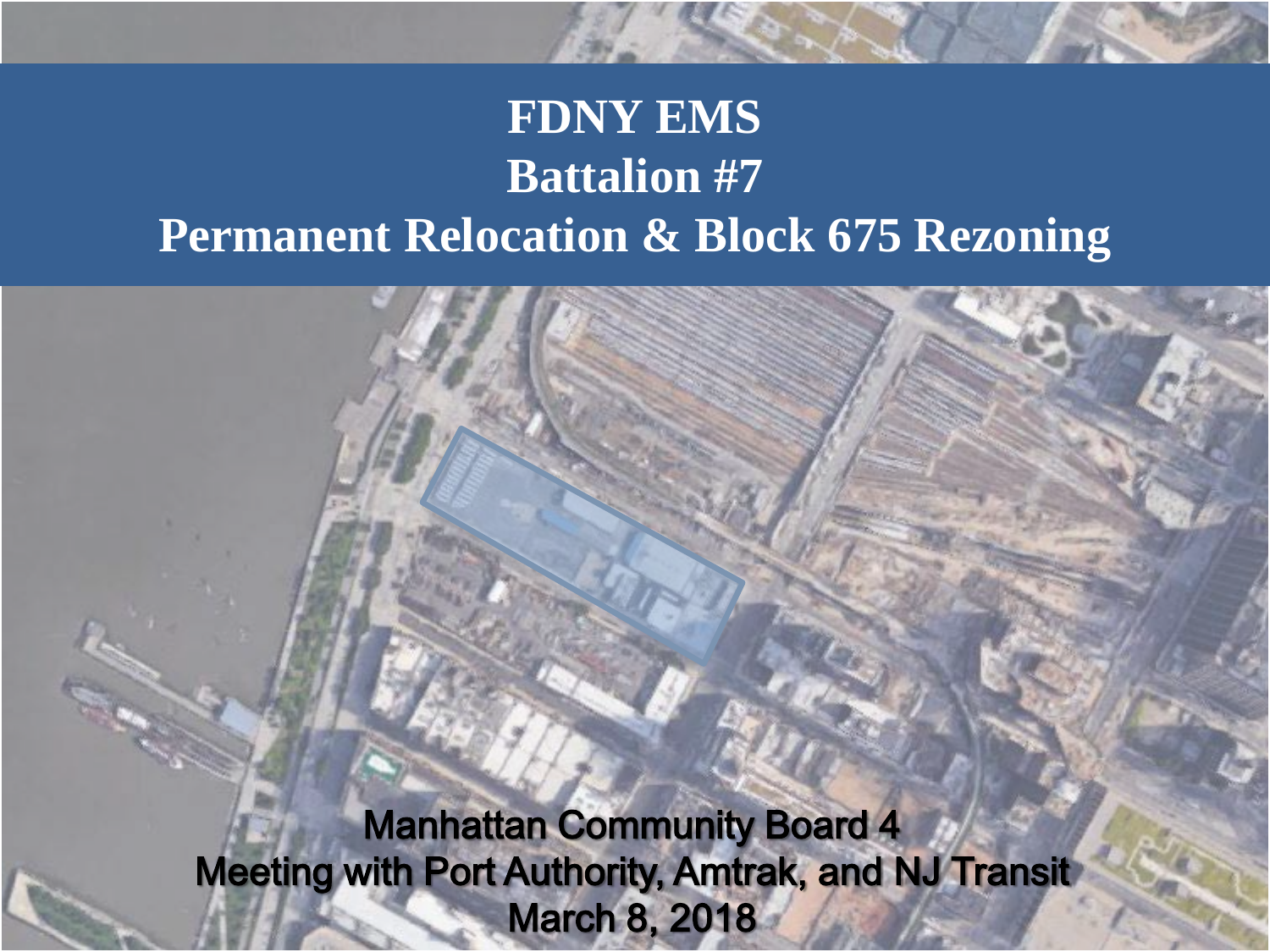# **History and Background**

May 2010

• With St. Vincent's Hospital closing, there is no longer an EMS station on the west side

November 2011

- FDNY begins operating temporary station at 512 West 23<sup>rd</sup> Street; site is unenclosed, with offices in a trailer
	- Problems immediately develop due to station's location under the High Line and between two residential buildings; idling ambulances create major quality of life problems

April 2012

• MCB4 votes to deny FDNY application to permanently locate EMS station at West 23<sup>rd</sup> Street given its poor site and provisional facilities

November 2014

• FDNY representatives express interest in a permanent EMS station located in Block 675 in Chelsea

December 2014

• MCB4 requests permanent EMS Station relocation from NYC Dept. of Citywide Administrative Services (DCAS)

January - February 2018

• Meetings with MCB4, FDNY, Douglaston, Mayor's Office, DCAS, and Speaker Johnson to discuss development of Block 675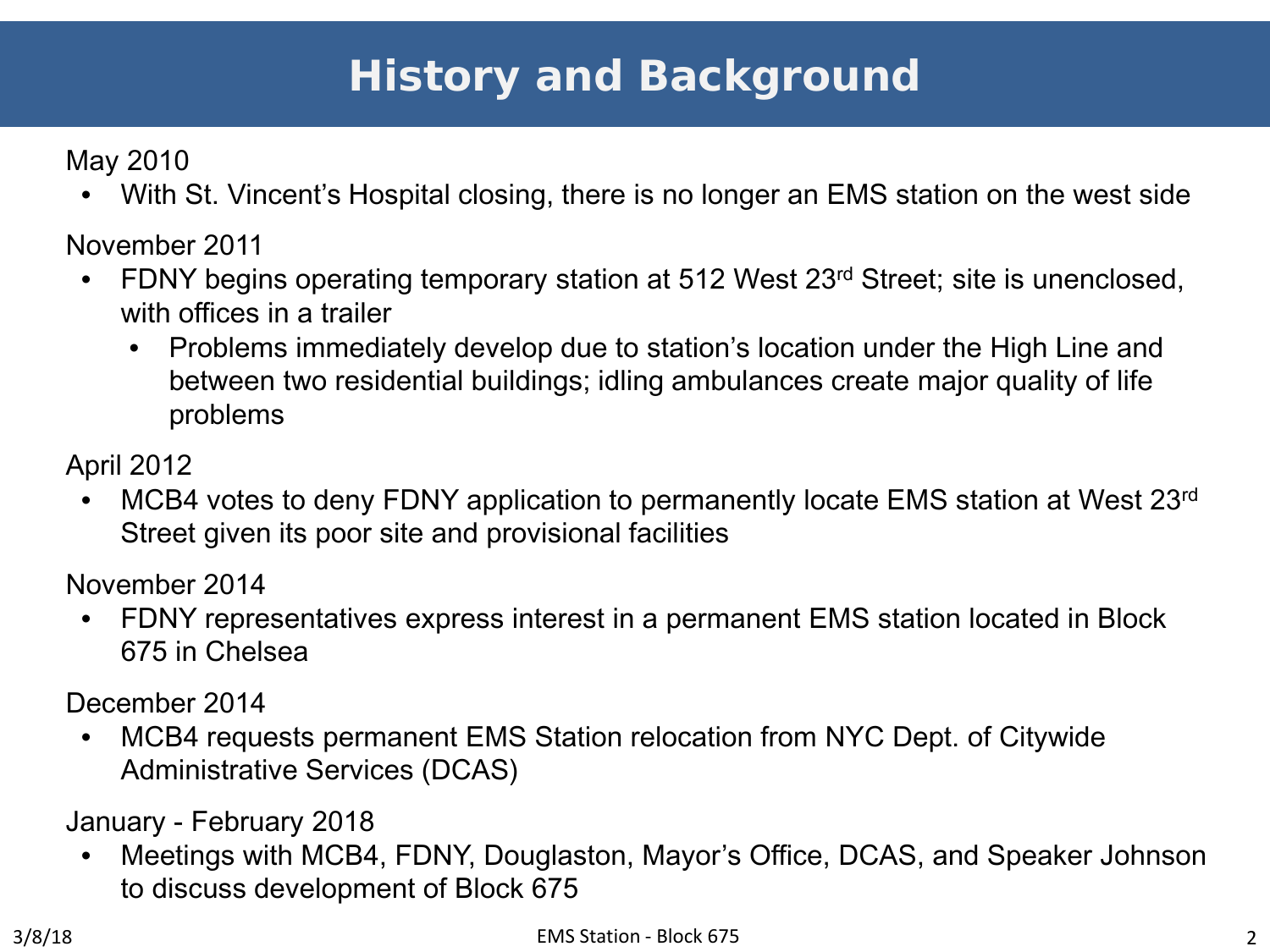## **Battalion 7 Service Area Commercial and Regional Facilities**

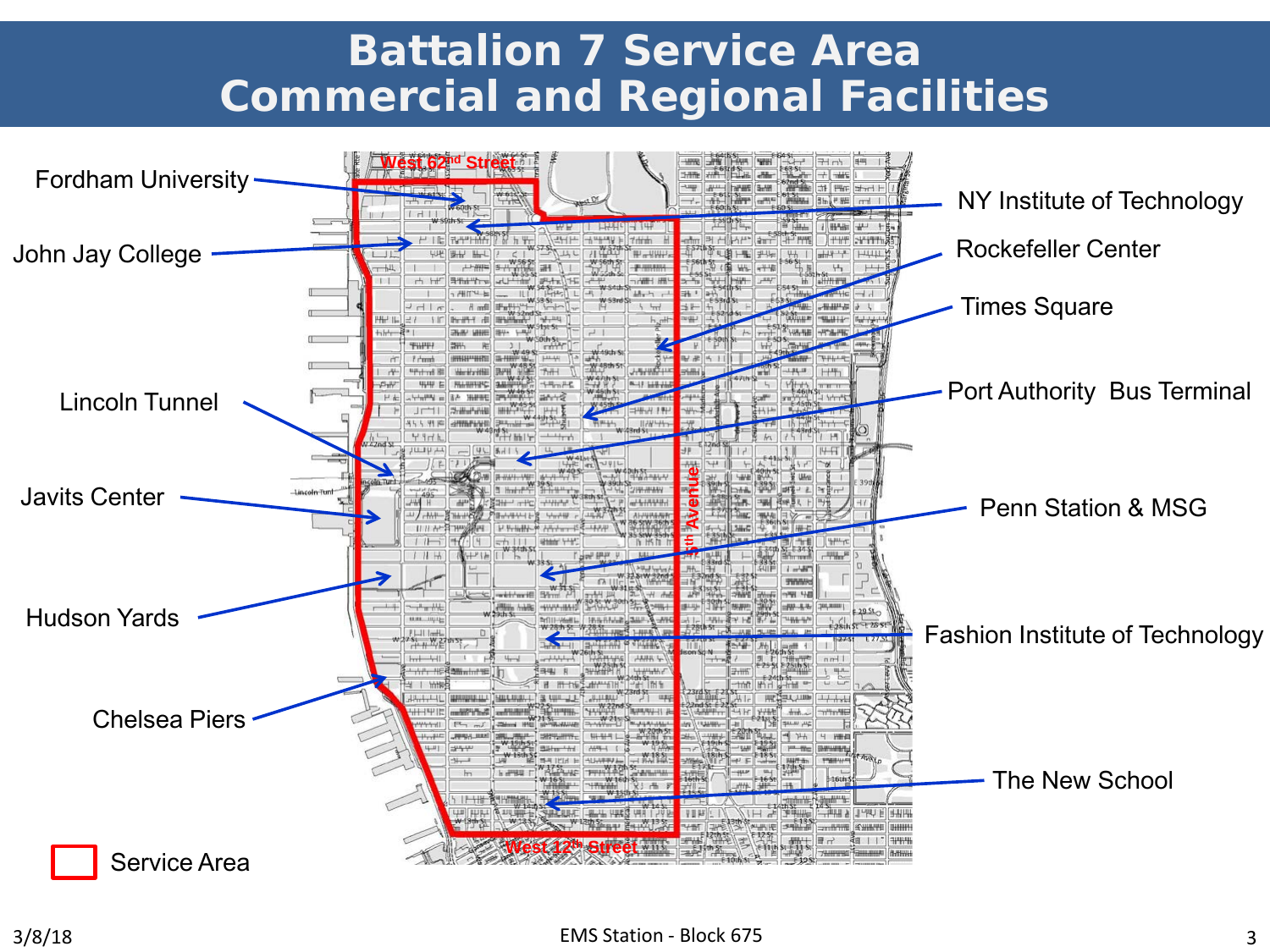## **Battalion 7 Service Area Major Residential Developments**

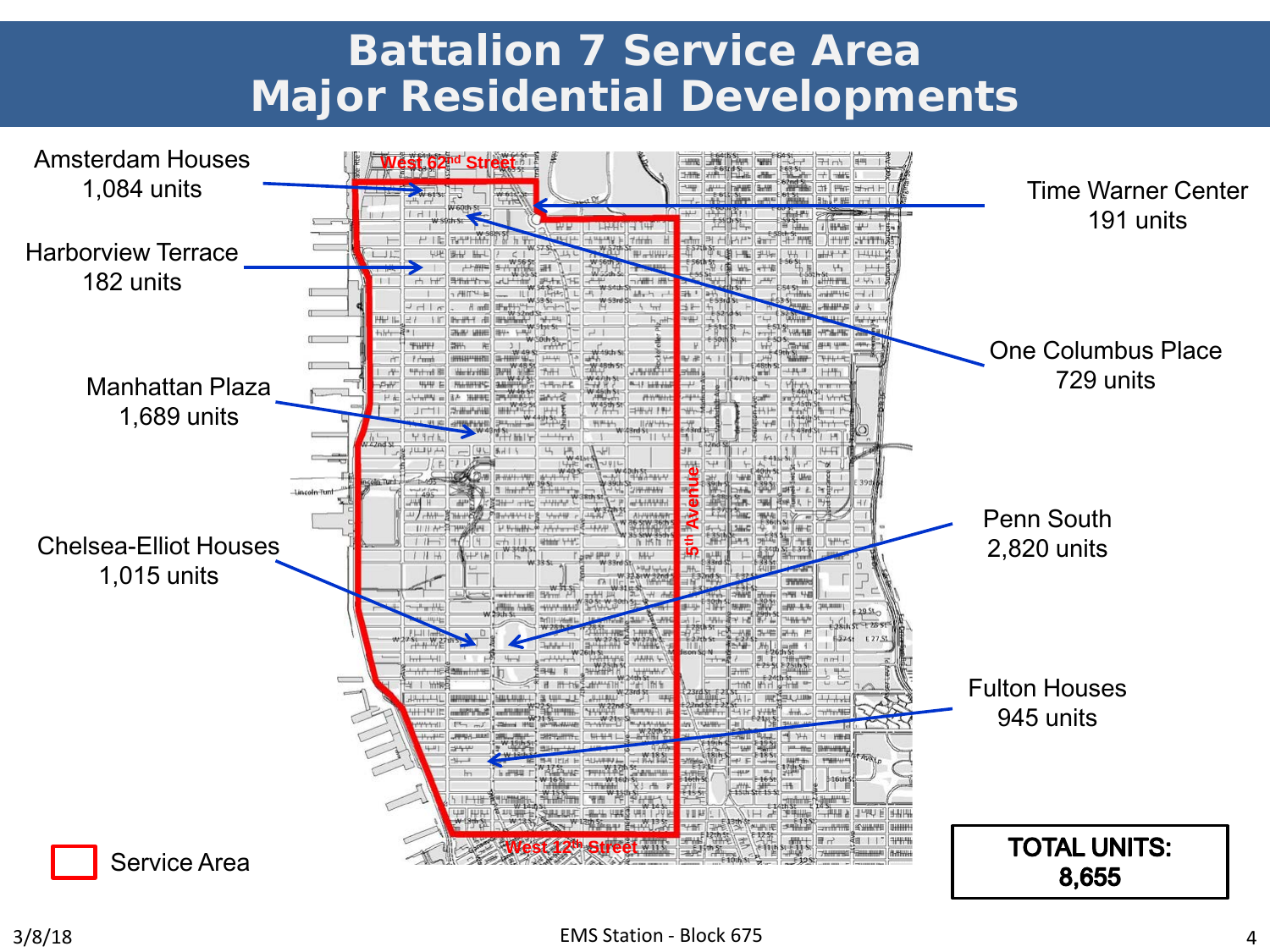# **New Residential Construction in MCD4 Since 2005 Rezonings**

| Project                                          | <b>Address</b>                   | Total | Project           | <b>Address</b>                   | <b>Total</b> |
|--------------------------------------------------|----------------------------------|-------|-------------------|----------------------------------|--------------|
| Douglaston Development                           | 316 11 <sup>th</sup> Avenue      | 369   | Taconic/Ritterman | 525 West 52 <sup>nd</sup> Street | 392          |
| Rockrose Development                             | 455 West 37 <sup>th</sup> Street | 394   | Site 7            | 540 West 53rd Street             | 103          |
| Glenwood Management                              | 310-328 West 38th Street         | 569   | Birnbaum          | 509 West 38 <sup>th</sup> Street | 224          |
| River Place II                                   | 600 West 42 <sup>nd</sup> Street | 1,169 | Lalezarian        | 515 West 36 <sup>th</sup> Street | 251          |
| Caledonia                                        | 450 West 17 <sup>th</sup> Street | 288   | Elad              | 505 West 43rd Street             | 106          |
| Atlantic Development                             | 303 10 <sup>th</sup> Avenue      | 89    | The Tate          | 525 W 23rd Street                | 313          |
| Tower 37 LLC                                     | 350 West 37th Street             | 207   | Chelsea Arms      | 225 8 <sup>th</sup> Avenue       | 98           |
| Crystal Green                                    | 330 West 39th Street             | 200   | Chelsea Place     | 363 West 30 <sup>th</sup> Street | 77           |
| Rockrose Development                             | 505 West 37th Street             | 835   | The Westminster   | 180 West 20 <sup>th</sup> Street | 256          |
| Mercedes House                                   | 770 11 <sup>th</sup> Avenue      | 900   |                   | 360 West 43rd Street             | 256          |
| Clinton Housing                                  | 505 West 51 <sup>st</sup> Street | 10    | Ivy Tower         | 350 West 43rd Street             | 320          |
| Avalon Bay                                       | 525 West 28 <sup>th</sup> Street | 691   | Theater Row       | 424 West 42 <sup>nd</sup> Street | 264          |
| <b>Related Companies</b>                         | 500 West 30 <sup>th</sup> Street | 385   | The Victory       | 501 West 41 <sup>st</sup> Street | 418          |
| Lalezarian                                       | 515 West 28 <sup>th</sup> Street | 375   |                   | 521 West 42 <sup>nd</sup> Street | 72           |
| Moinian                                          | 605 West 42 <sup>nd</sup> Street | 1,191 | The Helena        | 613 West 57 <sup>th</sup> Street | 597          |
| <b>Extell Development</b>                        | 555 10 <sup>th</sup> Avenue      | 598   | Archstone Clinton | 515 West 52 <sup>nd</sup> Street | 633          |
| Arker Companies Development 424 West 55th Street |                                  | 17    | Related           | 509 West 38 <sup>th</sup> Street | 225          |
| TF Cornerstone Development                       | 606 West 57th Street             | 1,028 | Durst Pyramid     | 625 West 57 <sup>th</sup> Street | 709          |
| Manhattan West                                   | 401 West 31st Street             | 844   | Gotham West       | 550 West 45th Street             | 1,210        |
| DHA Capital                                      | 546 West 44 <sup>th</sup> Street | 280   |                   | <b>TOTAL UNITS</b>               | 16,963       |

| Project                                 | <b>Address</b>                                      | Total      | Project           | <b>Address</b>                   | <b>Total</b> |
|-----------------------------------------|-----------------------------------------------------|------------|-------------------|----------------------------------|--------------|
| Development                             | 316 11 <sup>th</sup> Avenue                         | 369        | Taconic/Ritterman | 525 West 52 <sup>nd</sup> Street | 392          |
| velopment                               | 455 West 37 <sup>th</sup> Street                    |            | Site 7            | 540 West 53rd Street             | 103          |
| lanagement                              | 310-328 West 38th Street                            | 394<br>569 | Birnbaum          | 509 West 38 <sup>th</sup> Street | 224          |
|                                         | 600 West 42 <sup>nd</sup> Street                    | 1,169      | Lalezarian        | 515 West 36 <sup>th</sup> Street | 251          |
|                                         | 450 West 17 <sup>th</sup> Street                    | 288        | Elad              | 505 West 43rd Street             | 106          |
| 303 10 <sup>th</sup> Avenue<br>elopment |                                                     | 89         | The Tate          | 525 W 23rd Street                | 313          |
|                                         | 350 West 37th Street                                | 207        | Chelsea Arms      | 225 8 <sup>th</sup> Avenue       | 98           |
| n.                                      | 330 West 39th Street                                | 200        | Chelsea Place     | 363 West 30 <sup>th</sup> Street | 77           |
| velopment                               | 505 West 37th Street                                | 835        | The Westminster   | 180 West 20 <sup>th</sup> Street | 256          |
| ouse                                    | 770 11 <sup>th</sup> Avenue                         | 900        |                   | 360 West 43rd Street             | 256          |
| sing                                    | 505 West 51st Street                                | 10         | <b>Ivy Tower</b>  | 350 West 43rd Street             | 320          |
|                                         | 525 West 28 <sup>th</sup> Street                    | 691        | Theater Row       | 424 West 42 <sup>nd</sup> Street | 264          |
| <b>panies</b>                           | 500 West 30 <sup>th</sup> Street                    | 385        | The Victory       | 501 West 41st Street             | 418          |
|                                         | 515 West 28 <sup>th</sup> Street                    | 375        |                   | 521 West 42 <sup>nd</sup> Street | 72           |
|                                         | 605 West 42 <sup>nd</sup> Street                    | 1,191      | The Helena        | 613 West 57 <sup>th</sup> Street | 597          |
| ppment                                  | 555 10 <sup>th</sup> Avenue                         | 598        | Archstone Clinton | 515 West 52 <sup>nd</sup> Street | 633          |
|                                         | anies Development  424 West 55 <sup>th</sup> Street |            | Related           | 509 West 38 <sup>th</sup> Street | 225          |
| one Development                         | 606 West 57th Street                                |            | Durst Pyramid     | 625 West 57th Street             | 709          |
| Nest                                    | 401 West 31st Street                                | 844        | Gotham West       | 550 West 45 <sup>th</sup> Street | 1,210        |
|                                         | $TAC$ West Adth Change                              | n o ol     |                   | TATAL IINITO                     | $1C$ $0C2$   |

#### Total Number of Residents in Service Area (2010 Census): 143,000 \*

This number does not include Hudson Yards developments which will collectively produce 20,000 new residential units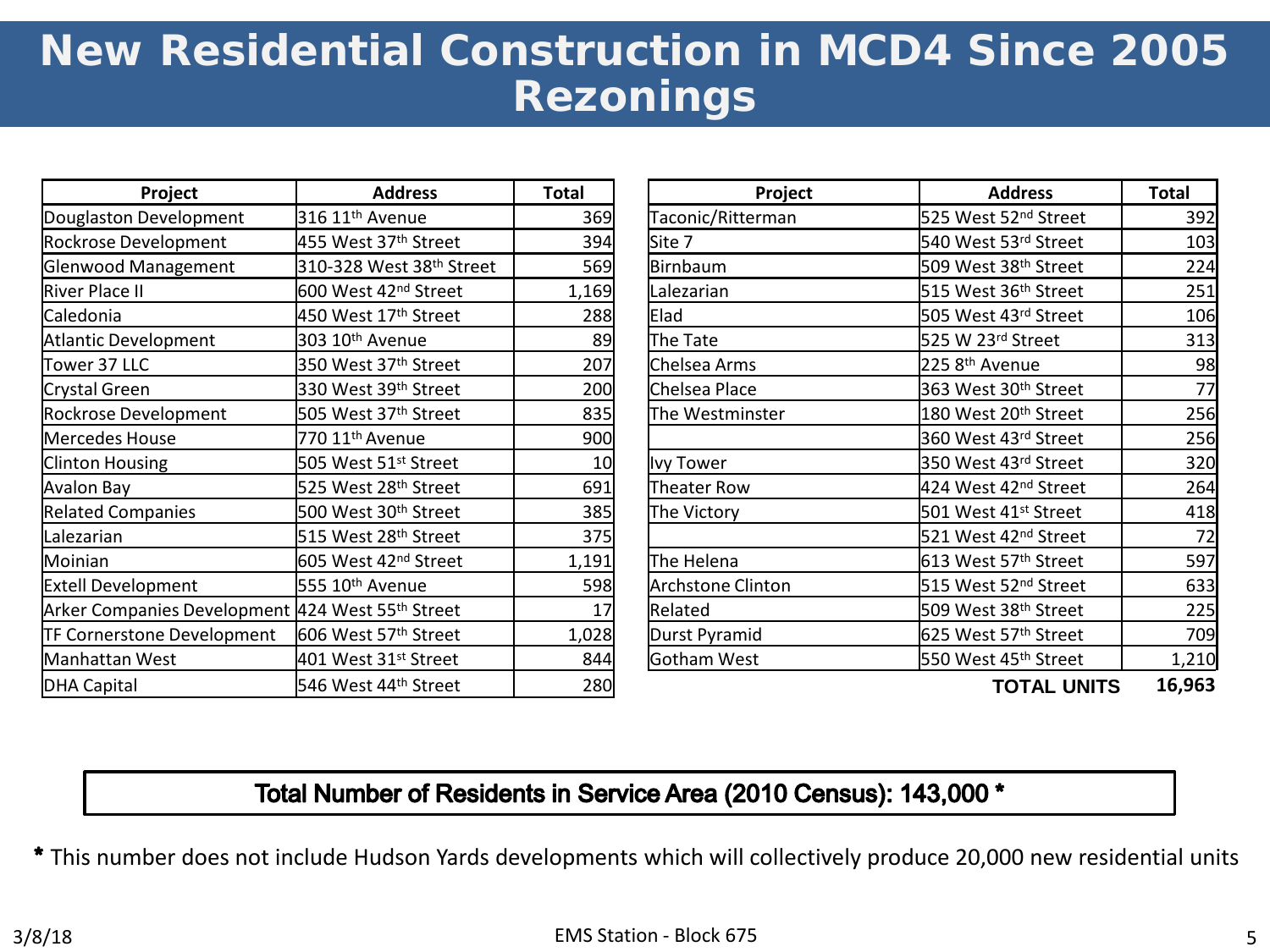## **Block 675 Rezoning Douglaston Development, EMS & Gateway Project**



Construction Staging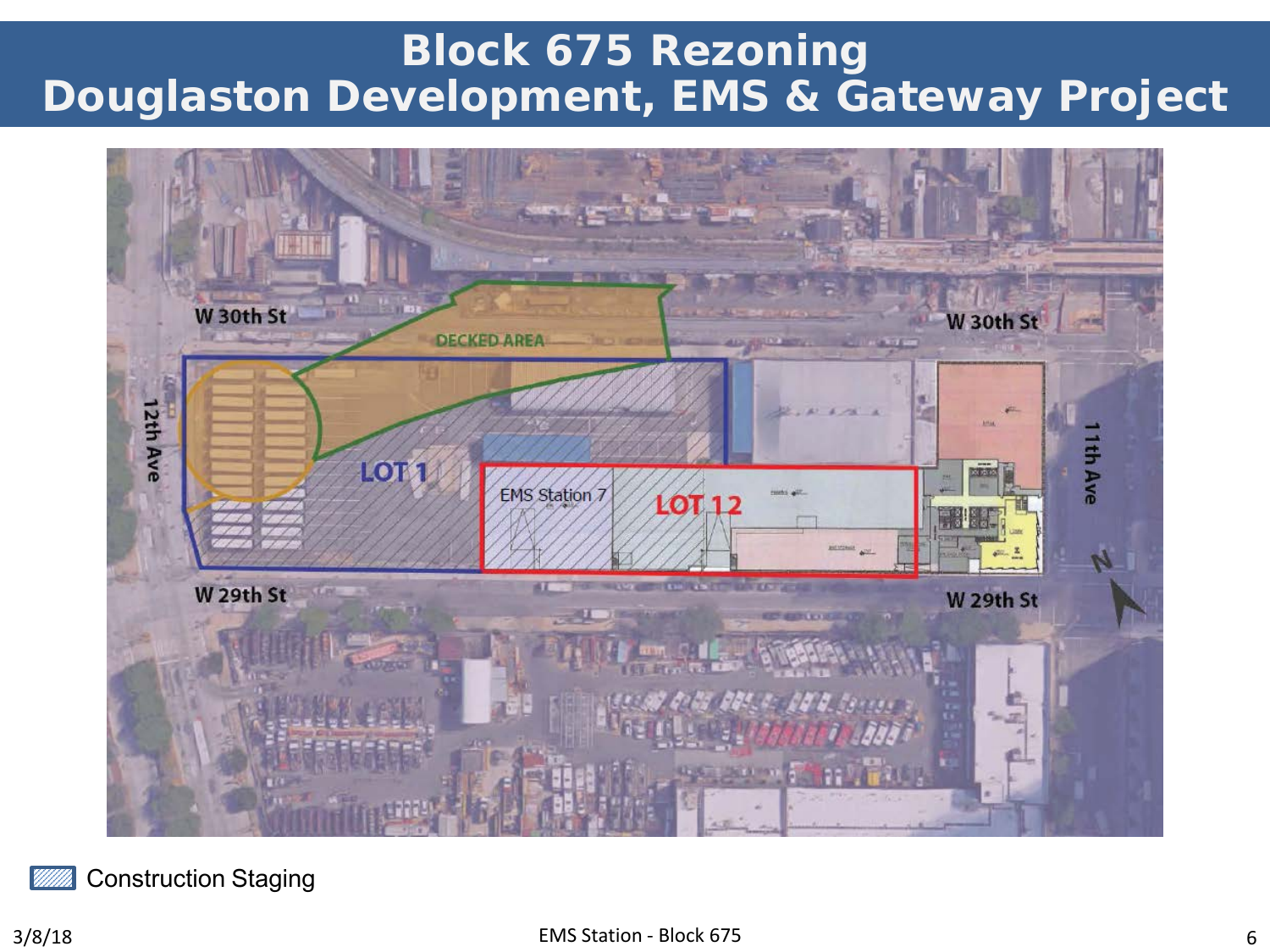## **Proposed EMT Station Layout Ground Floor**